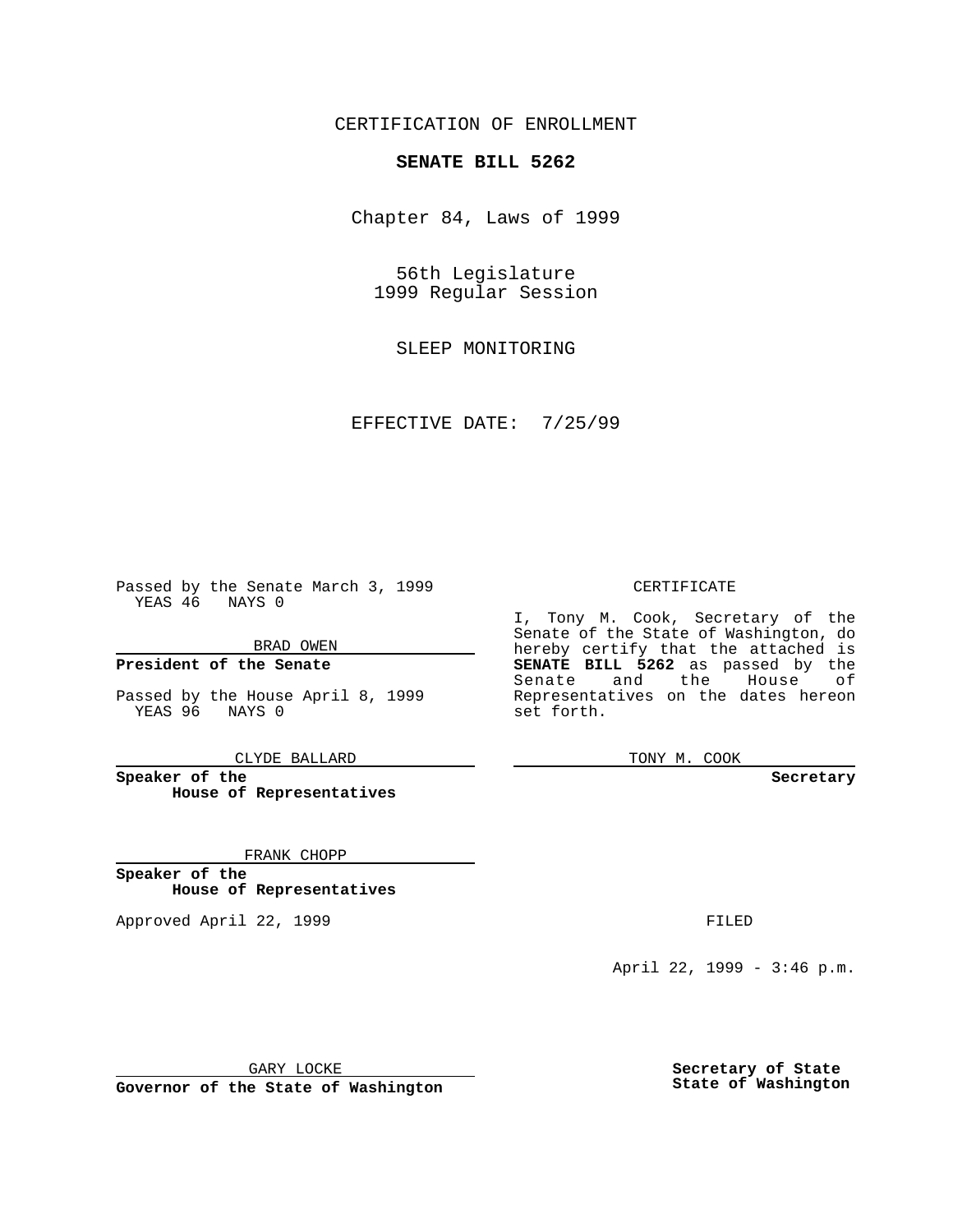# **SENATE BILL 5262** \_\_\_\_\_\_\_\_\_\_\_\_\_\_\_\_\_\_\_\_\_\_\_\_\_\_\_\_\_\_\_\_\_\_\_\_\_\_\_\_\_\_\_\_\_\_\_

\_\_\_\_\_\_\_\_\_\_\_\_\_\_\_\_\_\_\_\_\_\_\_\_\_\_\_\_\_\_\_\_\_\_\_\_\_\_\_\_\_\_\_\_\_\_\_

Passed Legislature - 1999 Regular Session

### **State of Washington 56th Legislature 1999 Regular Session**

**By** Senators Thibaudeau and Deccio

Read first time 01/18/1999. Referred to Committee on Health & Long-Term Care.

 AN ACT Relating to an exemption to allow unregulated persons to perform sleep monitoring tasks; and amending RCW 18.89.040.

BE IT ENACTED BY THE LEGISLATURE OF THE STATE OF WASHINGTON:

 **Sec. 1.** RCW 18.89.040 and 1997 c 334 s 4 are each amended to read as follows:

 (1) A respiratory care practitioner licensed under this chapter is employed in the treatment, management, diagnostic testing, rehabilitation, and care of patients with deficiencies and abnormalities which affect the cardiopulmonary system and associated aspects of other systems, and is under the direct order and under the qualified medical direction of a physician. The practice of respiratory care includes:

 (a) The use and administration of prescribed medical gases, exclusive of general anesthesia;

(b) The use of air and oxygen administering apparatus;

16 (c) The use of humidification and aerosols;

 (d) The administration, to the extent of training, as determined by the secretary, of prescribed pharmacologic agents related to respiratory care;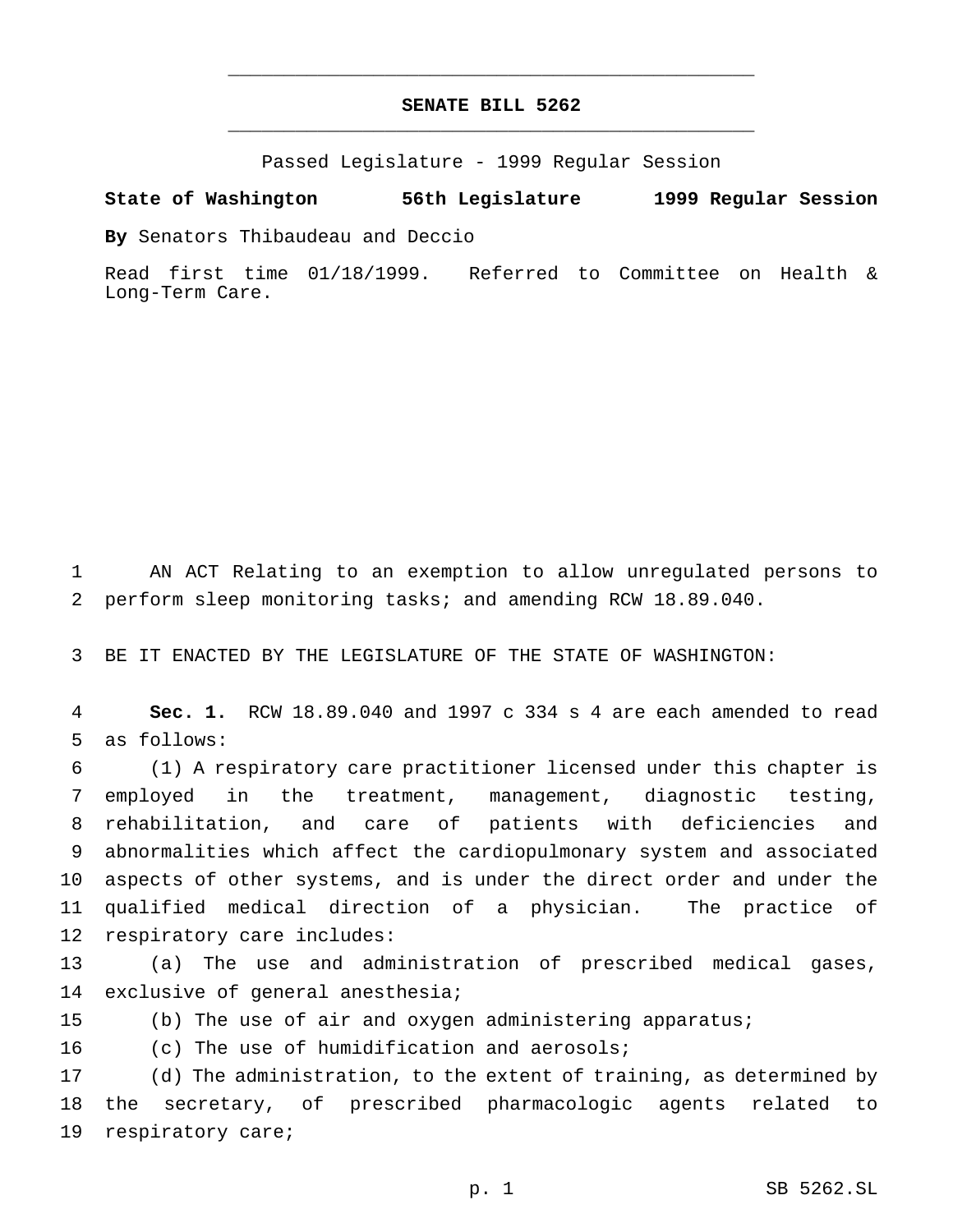(e) The use of mechanical ventilatory, hyperbaric, and physiological support;

(f) Postural drainage, chest percussion, and vibration;

(g) Bronchopulmonary hygiene;

 (h) Cardiopulmonary resuscitation as it pertains to advanced cardiac life support or pediatric advanced life support guidelines;

 (i) The maintenance of natural and artificial airways and insertion, without cutting tissues, of artificial airways, as prescribed by a physician;

 (j) Diagnostic and monitoring techniques such as the collection and measurement of cardiorespiratory specimens, volumes, pressures, and flows;

 (k) The insertion of devices to draw, analyze, infuse, or monitor pressure in arterial, capillary, or venous blood as prescribed by a physician or an advanced registered nurse practitioner as authorized by the nursing care quality assurance commission under chapter 18.79 RCW; and

 (l) Diagnostic monitoring of and therapeutic interventions for desaturation, ventilatory patterns, and related sleep abnormalities to 20 aid the physician in diagnosis. This subsection does not prohibit any person from performing sleep monitoring tasks as set forth in this subsection under the supervision or direction of a licensed health care 23 provider.

(2) Nothing in this chapter prohibits or restricts:

 (a) The practice of a profession by individuals who are licensed under other laws of this state who are performing services within their authorized scope of practice, that may overlap the services provided by respiratory care practitioners;

 (b) The practice of respiratory care by an individual employed by the government of the United States while the individual is engaged in the performance of duties prescribed for him or her by the laws and rules of the United States;

 (c) The practice of respiratory care by a person pursuing a supervised course of study leading to a degree or certificate in respiratory care as a part of an accredited and approved educational program, if the person is designated by a title that clearly indicates his or her status as a student or trainee and limited to the extent of demonstrated proficiency of completed curriculum, and under direct supervision;